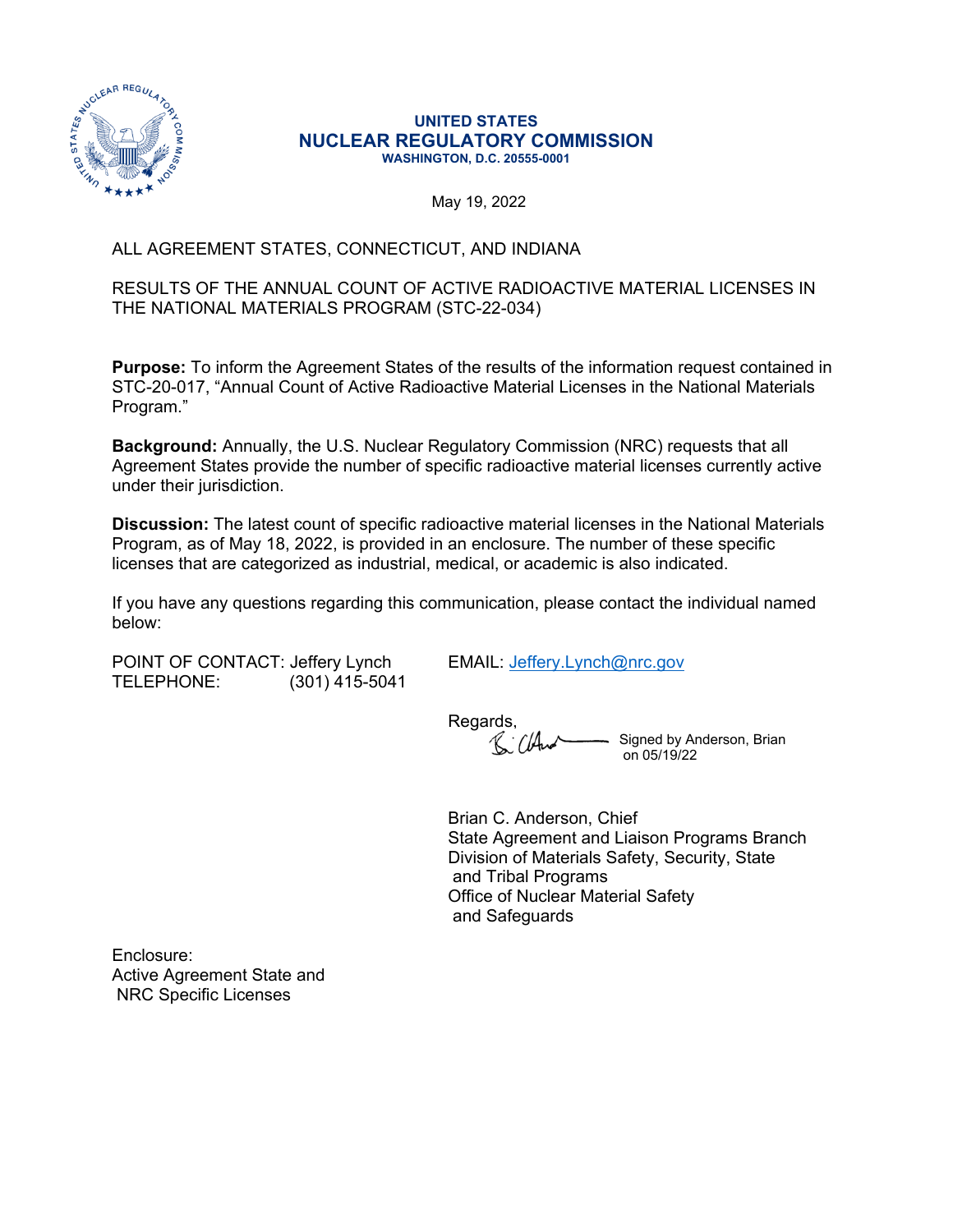### SUBJECT: RESULTS OF THE ANNUAL COUNT OF ACTIVE RADIOACTIVE MATERIAL LICENSES IN THE NATIONAL MATERIALS PROGRAM (STC-22-XXX) DATED: May 19, 2022

DISTRIBUTION: Public

**TClark** KWilliams

### **ADAMS Accession No. ML22139A026**

| <b>OFFICE</b>               | NMSS/MSST/SALB | NMSS/MSST/SALB   |  |  |
|-----------------------------|----------------|------------------|--|--|
| NAMF.                       | JLynch         | <b>BAnderson</b> |  |  |
| DATF.                       | 5/19/22        | 5/19/22          |  |  |
| <b>OFFICIAL RECORD COPY</b> |                |                  |  |  |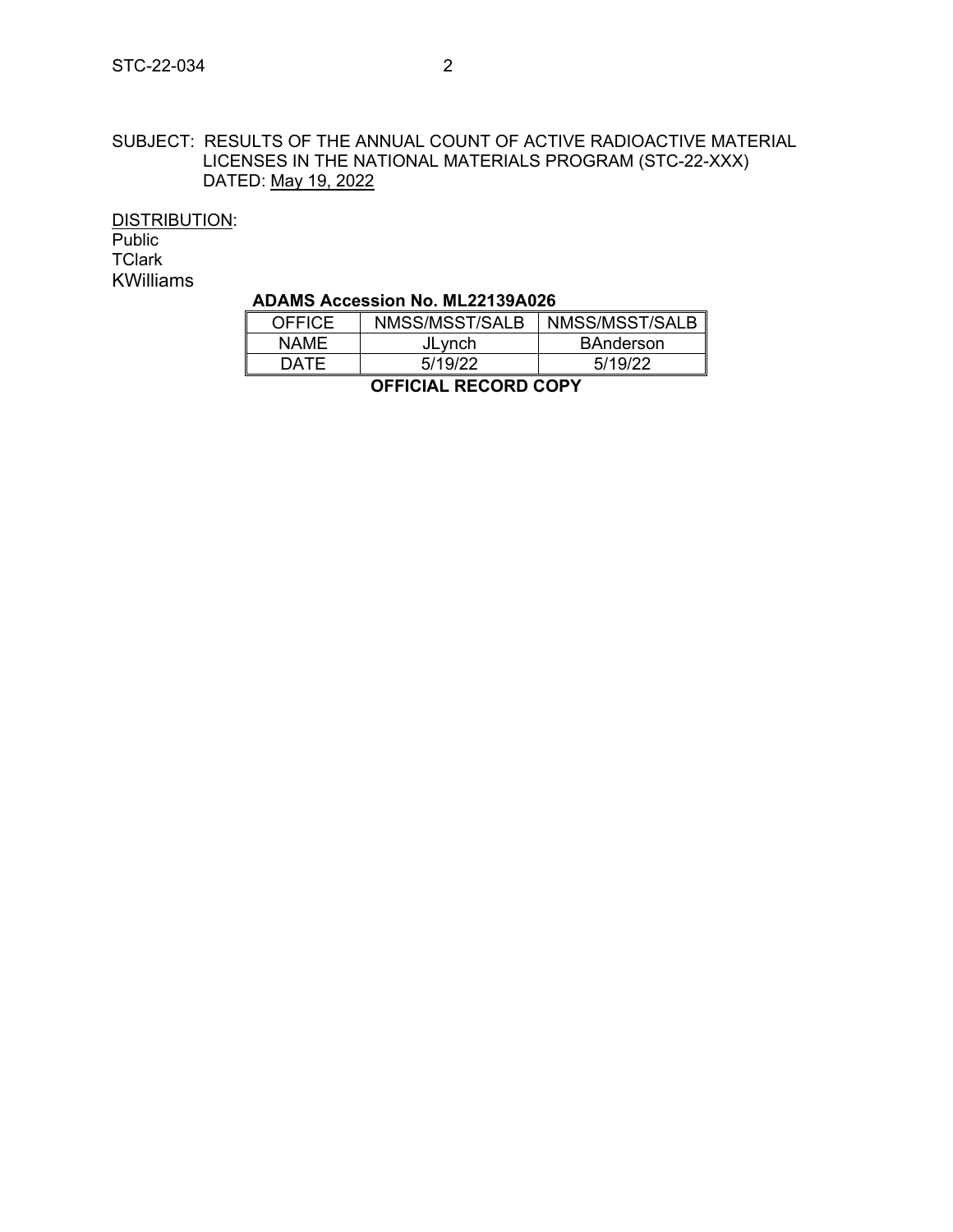# **Agreement State and NRC Specific Radioactive Material Licenses by NRC Region**

May 18, 2022

| <b>Region I</b>       |              |                |  |  |  |
|-----------------------|--------------|----------------|--|--|--|
|                       | <b>State</b> | <b>NRC</b>     |  |  |  |
| Alabama               | 329          | 9              |  |  |  |
| Connecticut           | 0            | 111            |  |  |  |
| Delaware              | O            | 37             |  |  |  |
| District of Columbia  | U            | 33             |  |  |  |
| Florida               | 1533         | 21             |  |  |  |
| Georgia               | 385          | 15             |  |  |  |
| Kentucky              | 339          | 6              |  |  |  |
| Maine                 | 89           | $\overline{2}$ |  |  |  |
| Maryland              | 508          | 64             |  |  |  |
| <b>Massachusetts</b>  | 396          | 16             |  |  |  |
| <b>New Hampshire</b>  | 70           | 2              |  |  |  |
| <b>New Jersey</b>     | 526          | 20             |  |  |  |
| <b>New York</b>       | 1270         | 14             |  |  |  |
| <b>North Carolina</b> | 526          | 18             |  |  |  |
| Pennsylvania          | 494          | 40             |  |  |  |
| Puerto Rico           | ი            | 92             |  |  |  |
| Rhode Island          | 42           | 1              |  |  |  |
| South Carolina        | 320          | 4              |  |  |  |
| Tennessee             | 493          | 22             |  |  |  |
| Vermont               | 32           | 1              |  |  |  |
| Virgin Islands        | O            | 10             |  |  |  |
| Virginia              | 374          | 43             |  |  |  |
| West Virginia         | 0            | 131            |  |  |  |
|                       |              |                |  |  |  |
| <b>Total</b>          | 7,726        | 712            |  |  |  |

r

| <b>Region III</b> |              |            |  |  |  |
|-------------------|--------------|------------|--|--|--|
|                   | <b>State</b> | <b>NRC</b> |  |  |  |
| <b>Illinois</b>   | 544          | 18         |  |  |  |
| Indiana           | O            | 194        |  |  |  |
| lowa              | 131          |            |  |  |  |
| Michigan          | O            | 380        |  |  |  |
| Minnesota         | 147          | 12         |  |  |  |
| Missouri          |              | 214        |  |  |  |
| Ohio              | 522          | 42         |  |  |  |
| Wisconsin         | 286          | 6          |  |  |  |
|                   |              |            |  |  |  |
| <b>Total</b>      | 1,630        | 867        |  |  |  |

| <b>Region I</b>       |              |                | <b>Region IV</b>                   |              |                |
|-----------------------|--------------|----------------|------------------------------------|--------------|----------------|
|                       | <b>State</b> | <b>NRC</b>     |                                    | <b>State</b> | <b>NRC</b>     |
| Alabama               | 329          | 9              | Alaska                             | $\Omega$     | 56             |
| Connecticut           | 0            | 111            | Arizona                            | 352          | 5              |
| Delaware              | 0            | 37             | <b>Arkansas</b>                    | 176          | $\overline{4}$ |
| District of Columbia  | 0            | 33             | California                         | 1634         | 45             |
| Florida               | 1533         | 21             | Colorado                           | 311          | 17             |
| Georgia               | 385          | 15             | Guam                               | $\mathbf{0}$ | 5              |
| Kentucky              | 339          | 6              | Hawaii                             | $\Omega$     | 49             |
| Maine                 | 89           | 2              | Idaho                              | $\Omega$     | 63             |
| Maryland              | 508          | 64             | Kansas                             | 248          | 13             |
| <b>Massachusetts</b>  | 396          | 16             | Louisiana                          | 436          | 11             |
| New Hampshire         | 70           | $\overline{2}$ | Mississippi                        | 244          | 6              |
| <b>New Jersey</b>     | 526          | 20             | Montana                            | $\Omega$     | 74             |
| <b>New York</b>       | 1270         | 14             | Nebraska                           | 203          | 3              |
| <b>North Carolina</b> | 526          | 18             | Nevada                             | 228          | 1              |
| Pennsylvania          | 494          | 40             | <b>New Mexico</b>                  | 203          | 6              |
| Puerto Rico           | 0            | 92             | North Dakota                       | 73           | 3              |
| Rhode Island          | 42           | 1              | Oklahoma                           | 251          | 13             |
| South Carolina        | 320          | 4              | Oregon                             | 254          | 3              |
| Tennessee             | 493          | 22             | South Dakota                       | $\mathbf{0}$ | 33             |
| Vermont               | 32           | 1              | <b>Texas</b>                       | 1385         | 41             |
| Virgin Islands        | 0            | 10             | Utah                               | 190          | 6              |
| Virginia              | 374          | 43             | Washington                         | 320          | 11             |
| West Virginia         | 0            | 131            | Wyoming                            | 15           | 69             |
|                       |              |                | American Samoa<br>Northern Mariana | $\mathbf 0$  | 3              |
| Total                 | 7,726        | 712            | <b>Total</b>                       | 6,523        | 541            |

| Total materials licenses in<br><b>Agreement State jurisdiction</b> | 15,879 |
|--------------------------------------------------------------------|--------|
| Total materials licenses in NRC<br>jurisdiction                    | 2,120  |
| <b>Total materials licenses in the</b><br><b>United States</b>     | 17.999 |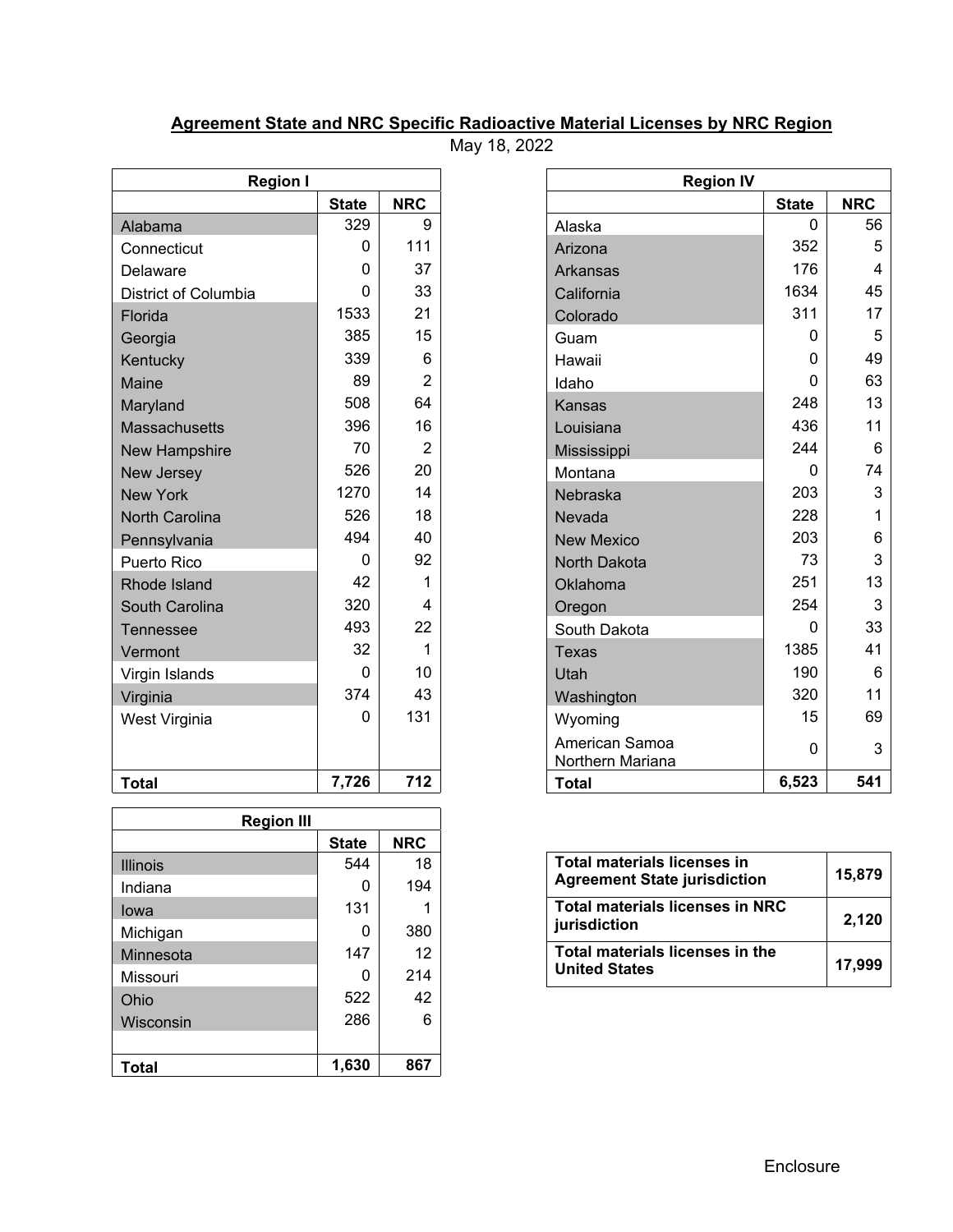| <b>Region I</b>         |            |         |                |                |       |
|-------------------------|------------|---------|----------------|----------------|-------|
|                         | Industrial | Medical | Academic       | Other          | Total |
| Alabama                 | 164        | 133     | 5              | 27             | 329   |
| <b>NRC</b>              | 3          | 0       | 2              | 4              | 9     |
| Connecticut             | 0          | 0       | 0              | 0              | 0     |
| <b>NRC</b>              | 44         | 49      | 15             | 3              | 111   |
| Delaware                | 0          | 0       | 0              | 0              | 0     |
| <b>NRC</b>              | 11         | 21      | 5              | 0              | 37    |
| District of<br>Columbia | 0          | 0       | 0              | 0              | 0     |
| <b>NRC</b>              | 7          | 9       | 10             | 7              | 33    |
| Florida                 | 399        | 1043    | 16             | 75             | 1,533 |
| <b>NRC</b>              | 12         | 6       | $\overline{2}$ | 1              | 21    |
| Georgia                 | 130        | 214     | 14             | 27             | 385   |
| <b>NRC</b>              | 12         | 1       | 1              | 1              | 15    |
| Kentucky                | 167        | 162     | 5              | 5              | 339   |
| <b>NRC</b>              | 6          | 0       | 0              | 0              | 6     |
| Maine                   | 38         | 36      | 5              | 10             | 89    |
| <b>NRC</b>              | 2          | 0       | 0              | 0              | 2     |
| Maryland                | 204        | 255     | 9              | 40             | 508   |
| <b>NRC</b>              | 39         | 1       | 17             | 7              | 64    |
| Massachusetts           | 291        | 87      | 18             | 0              | 396   |
| <b>NRC</b>              | 13         | 0       | 3              | 0              | 16    |
| <b>New</b><br>Hampshire | 39         | 22      | 3              | 6              | 70    |
| <b>NRC</b>              | 2          | 0       | 0              | 0              | 2     |
| New Jersey              | 197        | 316     | 13             | 0              | 526   |
| <b>NRC</b>              | 16         | 0       | 3              | 1              | 20    |
| <b>New York</b>         | 455        | 642     | 65             | 108            | 1,270 |
| <b>NRC</b>              | 8          | 1       | 3              | 2              | 14    |
| North Carolina          | 179        | 258     | 17             | 72             | 526   |
| <b>NRC</b>              | 14         | 1       | $\overline{2}$ | 1              | 18    |
| Pennsylvania            | 247        | 194     | 45             | 8              | 494   |
| <b>NRC</b>              | 33         | 6       | 1              | 0              | 40    |
| Puerto Rico             | 0          | 0       | 0              | 0              | 0     |
| <b>NRC</b>              | 27         | 61      | 4              | 0              | 92    |
| Rhode Island            | 16         | 22      | $\overline{2}$ | $\overline{2}$ | 42    |
| <b>NRC</b>              | 1          | 0       | 0              | 0              | 1     |
| South Carolina          | 140        | 169     | 6              | 5              | 320   |
| <b>NRC</b>              | 3          | 0       | 1              | 0              | 4     |
| <b>Tennessee</b>        | 231        | 246     | 16             | 0              | 493   |
| <b>NRC</b>              | 14         | 3       | 0              | 5              | 22    |
| Vermont                 | 9          | 15      | 3              | 5              | 32    |
| <b>NRC</b>              | 1          | 0       | 0              | 0              | 1     |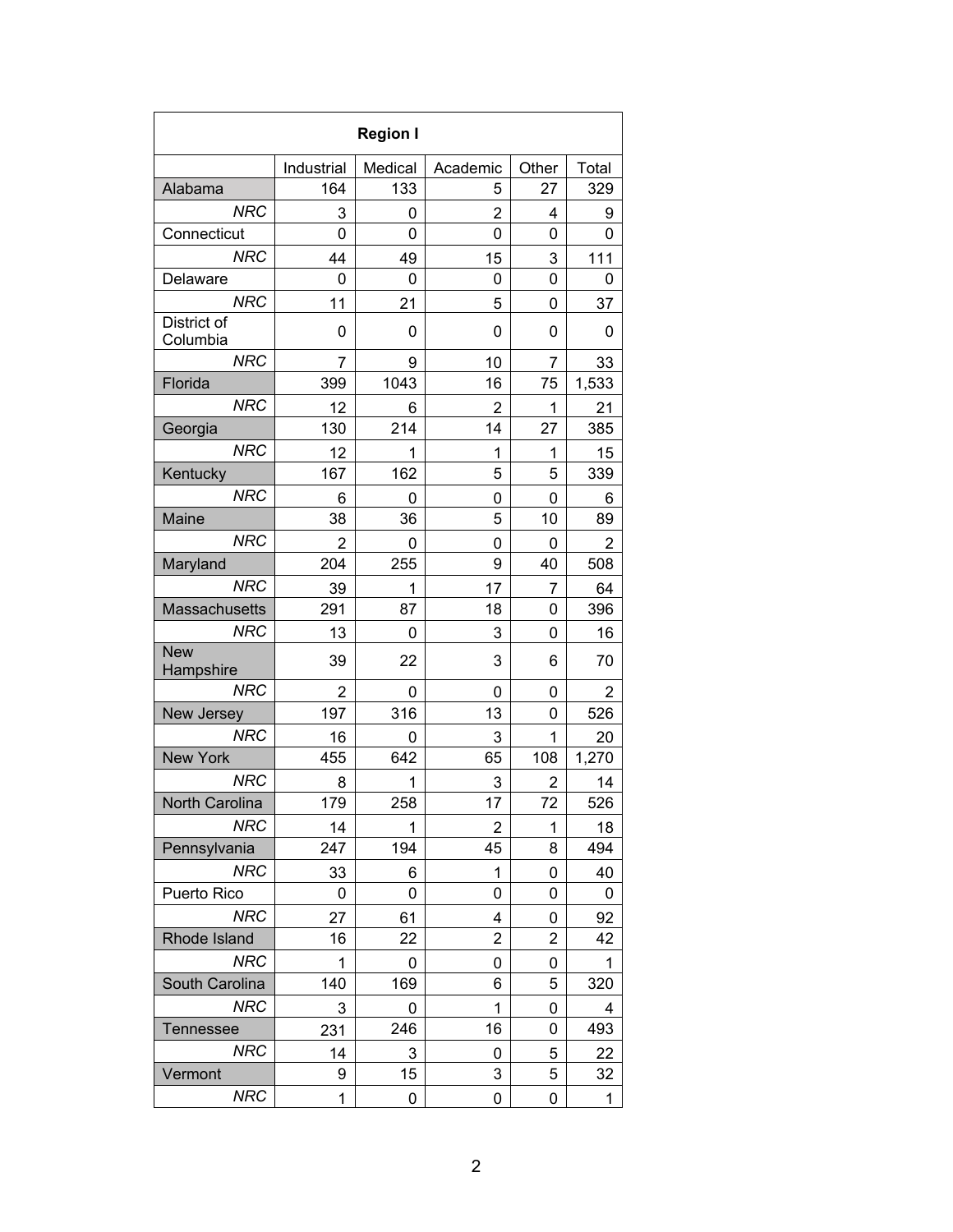| Virgin Islands | U    |      | O   | 0   |       |
|----------------|------|------|-----|-----|-------|
| <b>NRC</b>     | 8    |      |     |     | 10    |
| Virginia       | 178  | 135  | 13  | 48  | 374   |
| <b>NRC</b>     | 33   | 3    | 5   | 2   | 43    |
| West Virginia  | 0    | ი    | 0   | 0   |       |
| <b>NRC</b>     | 78   | 47   | 5   |     | 131   |
|                |      |      |     |     |       |
| Total          | 3471 | 4159 | 334 | 474 | 8,438 |

| <b>Region III</b> |            |         |                |       |       |  |
|-------------------|------------|---------|----------------|-------|-------|--|
|                   | Industrial | Medical | Academic       | Other | Total |  |
| <b>Illinois</b>   | 275        | 236     | 23             | 10    | 544   |  |
| <b>NRC</b>        | 14         | 1       | 0              | 3     | 18    |  |
| Indiana           | 0          | 0       | 0              | 0     | 0     |  |
| <b>NRC</b>        | 70         | 101     | 18             | 5     | 194   |  |
| Iowa              | 55         | 65      | 5              | 6     | 131   |  |
| <b>NRC</b>        | 1          | 0       | 0              | 0     | 1     |  |
| Michigan          | 0          | 0       | 0              | 0     | 0     |  |
| <b>NRC</b>        | 149        | 191     | 28             | 12    | 380   |  |
| Minnesota         | 60         | 56      | 11             | 20    | 147   |  |
| <b>NRC</b>        | 9          | 1       | $\overline{2}$ | 0     | 12    |  |
| Missouri          | 0          | 0       | 0              | 0     | 0     |  |
| <b>NRC</b>        | 90         | 95      | 23             | 6     | 214   |  |
| Ohio              | 287        | 221     | 14             | 0     | 522   |  |
| <b>NRC</b>        | 34         | 4       | 2              | 2     | 42    |  |
| Wisconsin         | 156        | 92      | 15             | 23    | 286   |  |
| <b>NRC</b>        | 4          | 1       | 0              | 1     | 6     |  |
|                   |            |         |                |       |       |  |
| Total             | 1204       | 1064    | 141            | 88    | 2,497 |  |

|                 |            | <b>Region IV</b> |          |                |       |
|-----------------|------------|------------------|----------|----------------|-------|
|                 | Industrial | Medical          | Academic | Other          | Total |
| Alaska          | 0          | 0                | O        | 0              | O     |
| <b>NRC</b>      | 37         | 15               | 2        | $\overline{2}$ | 56    |
| Arizona         | 162        | 184              | 6        | ი              | 352   |
| <b>NRC</b>      | 3          | 1                | 0        | 1              | 5     |
| <b>Arkansas</b> | 83         | 78               | 5        | 10             | 176   |
| <b>NRC</b>      | 3          | O                | 1        | n              | 4     |
| California      | 909        | 664              | 34       | 27             | 1634  |
| <b>NRC</b>      | 39         |                  |          | 4              | 45    |
| Colorado        | 183        | 89               | 2        | 37             | 311   |
| <b>NRC</b>      | 11         | 0                | 2        | 4              | 17    |
| Guam            | 0          | 0                | 0        | 0              | 0     |
| NRC             | 3          | 1                | ŋ        | 1              | 5     |